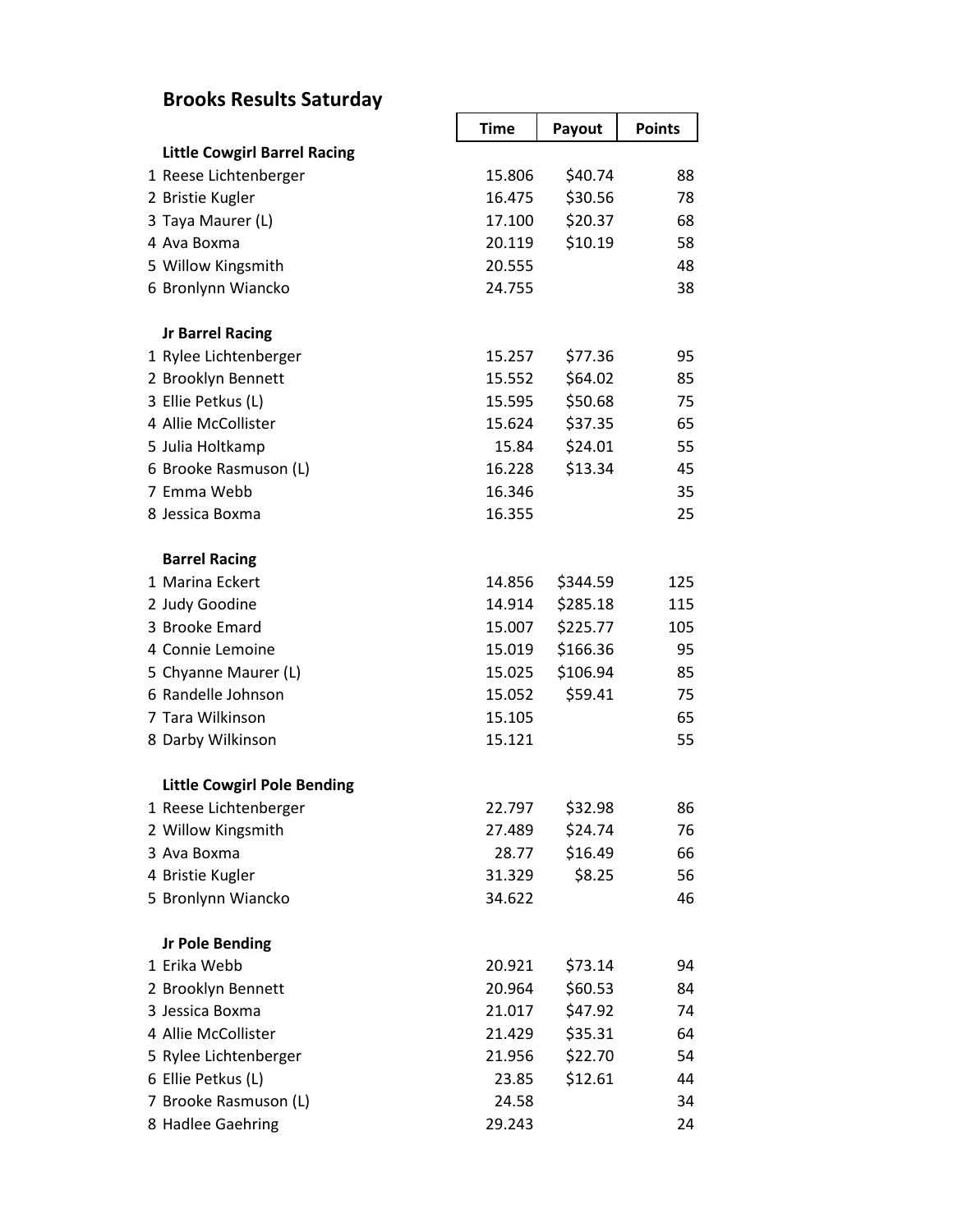| <b>Pole Bending</b>                |        |          |     |
|------------------------------------|--------|----------|-----|
| 1 Laurie Morasch (L)               | 21.601 | \$203.94 | 105 |
| 2 Kelly Keeley                     | 21.624 | \$168.78 | 95  |
| 3 Brooke Emard                     | 21.735 | \$133.62 | 85  |
| 4 Rorie Perrott                    | 21.879 | \$98.46  | 75  |
| 5 RaeAnn Knudsen                   | 22.409 | \$63.29  | 65  |
| 6 Jamie Pearce                     | 22.558 | \$35.16  | 55  |
| 7 Jolene Davies (L)                | 22.766 |          | 45  |
| 8 Hailey Nelson                    | 22.909 |          | 35  |
| Jr Goat Tying                      |        |          |     |
| 1 Rylee Lichtenberger              | 10.23  | \$77.60  | 90  |
| 2 Hadlee Gaehring                  | 10.28  | \$58.20  | 80  |
| 3 Jessica Boxma                    | 12.59  | \$38.80  | 70  |
| 4 Brandyn Wiancko                  | 13.73  | \$19.40  | 60  |
| 5 Erika Webb                       | 14.11  |          | 50  |
| 6 Blue Gaehring                    | 15.98  |          | 40  |
| <b>Goat Tying</b>                  |        |          |     |
| 1 Tori Brower                      | 7.38   | \$126.10 | 89  |
| 2 Shelby Weltz                     | 8.86   | \$94.58  | 79  |
| 3 Martina Holtkamp                 | 9.03   | \$63.05  | 69  |
| 4 Natalie Atwood                   | 9.12   | \$31.53  | 59  |
| 5 Matea Lloyd                      | 9.23   |          | 49  |
| 6 Kelby Keeley                     | 9.43   |          | 39  |
| <b>Tie Down Roping</b>             |        |          |     |
| 1 Brittany Schuk                   | 19.24  | \$77.60  | 84  |
| 2 Natalie Atwood                   | 23.59  | \$58.20  | 74  |
| <b>Jr Breakaway Roping</b>         |        |          |     |
| 1 Emma Webb                        | 14.29  | \$77.60  | 90  |
| 2 Erika Webb                       | 28.63  | \$58.20  | 80  |
| <b>Breakaway Roping</b>            |        |          |     |
| 1 Cassidy Clark                    | 2.83   | \$196.91 | 104 |
| 2 Shelby Kingsmith                 | 4.3    | \$162.96 | 94  |
| 3 Brittany Schuk                   | 12.58  | \$129.01 | 84  |
| 4 Tori Brower                      | 13.81  | \$95.06  | 74  |
| <b>Team Roping</b>                 |        |          |     |
| 1 Darby Wilkinson / Tara Wilkinson | 9.64   | \$225.04 | 108 |
| 2 Kathie McLean / Rose Lang        | 10.15  | \$186.24 | 98  |
| 3 Jamie Pearce / Karen Lloyd       | 14.6   | \$147.44 | 88  |
| 4 Jamie Pearce / Katie Schuk       | 17.21  | \$108.64 | 78  |